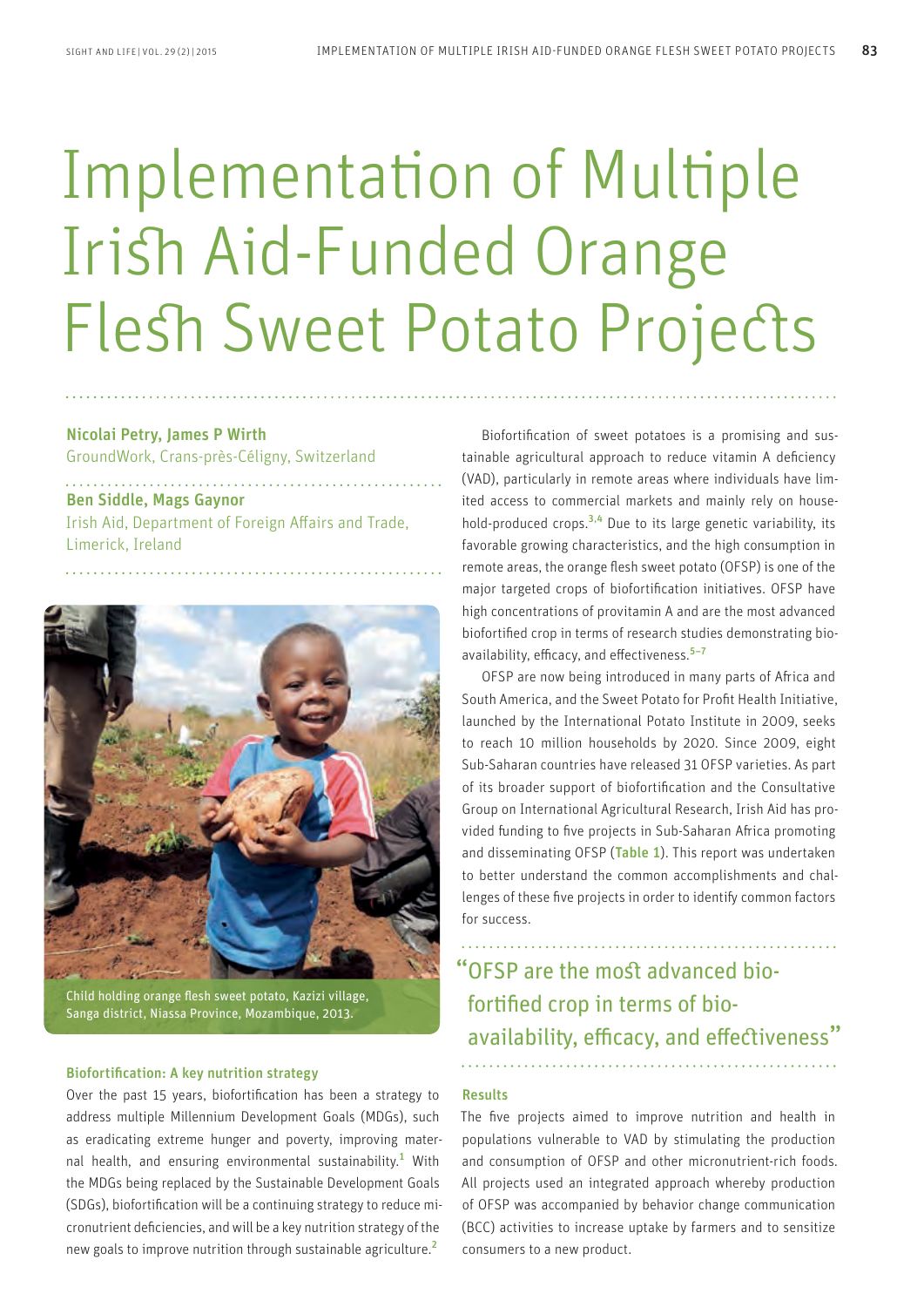**TABLE 1:** Overview of Ireland-funded OFSP projects.

| Country location and project name                   | Project period              | Geography and planned coverage                  |
|-----------------------------------------------------|-----------------------------|-------------------------------------------------|
| <b>Ethiopia</b> – Tigray                            | March 2011-April 2013       | Implemented in 5 woredas (districts)            |
| "Alleviation of Food Insecurity and Malnutrition in |                             | in Tigray region                                |
| Tigray, Ethiopia, through Promotion of Potato and   |                             | > Estimated coverage = increase coverage        |
| Sweet Potato"                                       |                             | from 3,000 to 8,000 households                  |
| Ethiopia - SNNPR                                    | November 2012-October 2014  | Implemented in 5 woredas in SNNPR               |
| "Alleviation of Food Insecurity and Malnutrition in |                             | > Estimated coverage = 1,500 households         |
| SNNPR, Ethiopia, through Promotion of Potato and    |                             |                                                 |
| Sweet Potato"                                       |                             |                                                 |
| Malawi                                              | October 2009-April 2014     | Implemented in 15 districts                     |
| "Rooting out Hunger in Malawi with Nutritious       |                             | > Estimated coverage = 70,000 rural households  |
| Orange-Fleshed Sweet Potato"                        |                             |                                                 |
| Mozambique - Niassa province                        | 2012-2015                   | Implemented in six districts in Niassa province |
| "Nutritious OFSP for Niassa: Combating Food         |                             | > Estimated coverage = 20,000 households        |
| Insecurity & Vitamin A Deficiency through Effective |                             |                                                 |
| Delivery of a Biofortified Crop"                    |                             |                                                 |
| Mozambique - Tete province                          | December 2011-December 2014 | Implemented in one district in Tete province    |
| "Enhancing Agriculture for Better Nutrition         |                             | > Estimated coverage = 3000-5000 households     |
| Outcomes for Children in Mozambique"                |                             |                                                 |

Project timeframe represents contract duration between Ireland funding (either Hunger Unit or national embassy) and grantee. Only the Mozambique-Niassa project received funding prior to the program.

## Vine supply and extension systems

An extensive and robust vine supply and extension system is crucial for the sustainable introduction of OFSP. Timely availability of high-quality planting material and conservation of vines for the next season must be guaranteed in order to meet the growing demand from farmers. Although sweet potatoes are less affected by soil and weather conditions than other staple crops, droughts and floods can nonetheless affect harvests. To assure constant vine supply, vine multipliers should have access to water and irrigation equipment so as to maintain supplies of vines during the dry periods. Training workshops on agricultural techniques and post-harvest technologies can help to improve the vine supply and extension systems.

The review of the projects revealed that the three following components of decentralized vine multiplication systems were indispensable for the successful OFSP projects: 1) growing large quantities of OFSP vines for dissemination by trained decentralized vine multipliers; 2) distributing vines to project farmers; and 3) teaching project farmers in OFSP growing techniques (Malawi, Mozambique-Tete and Mozambique Niassa). Notably, all projects reviewed distributed OFSP vines for free using voucher systems in order to facilitate adoption of a new crop and to initially boost the production of OFSP.

#### Demand creation and promotion

BCC activities are important to raise awareness about essential nutrition actions, agronomic practices, and OFSP's role in VAD reduction. All of the projects used BCC activities to promote the production and consumption of OFSP, but depending on the situation in country, the strategic alignments of BBC activities differed. The focus of the Ethiopia-Tigray project, for example, was on the promotion of OFSP, since sweet potatoes were not historically consumed there, which is different to the project in Malawi, where less emphasis was on BCC activities, since sweet potatoes are a major staple food. The lead mother/care group model has been used in numerous projects in Mozambique as a way of spreading health/nutrition messages at the household and community level in a culturally appropriate manner and at low cost. BCC messages related to positive health behaviors and child care and feeding practices were included in the Ethiopia-Tigray and Mozambique-Tete projects.

# Sustainability and considerations for future OFSP projects

The sustainability of the investigated projects was influenced most by the vine supply and extension system, the demand for OFSP and OFSP products, and familiarity and prior consump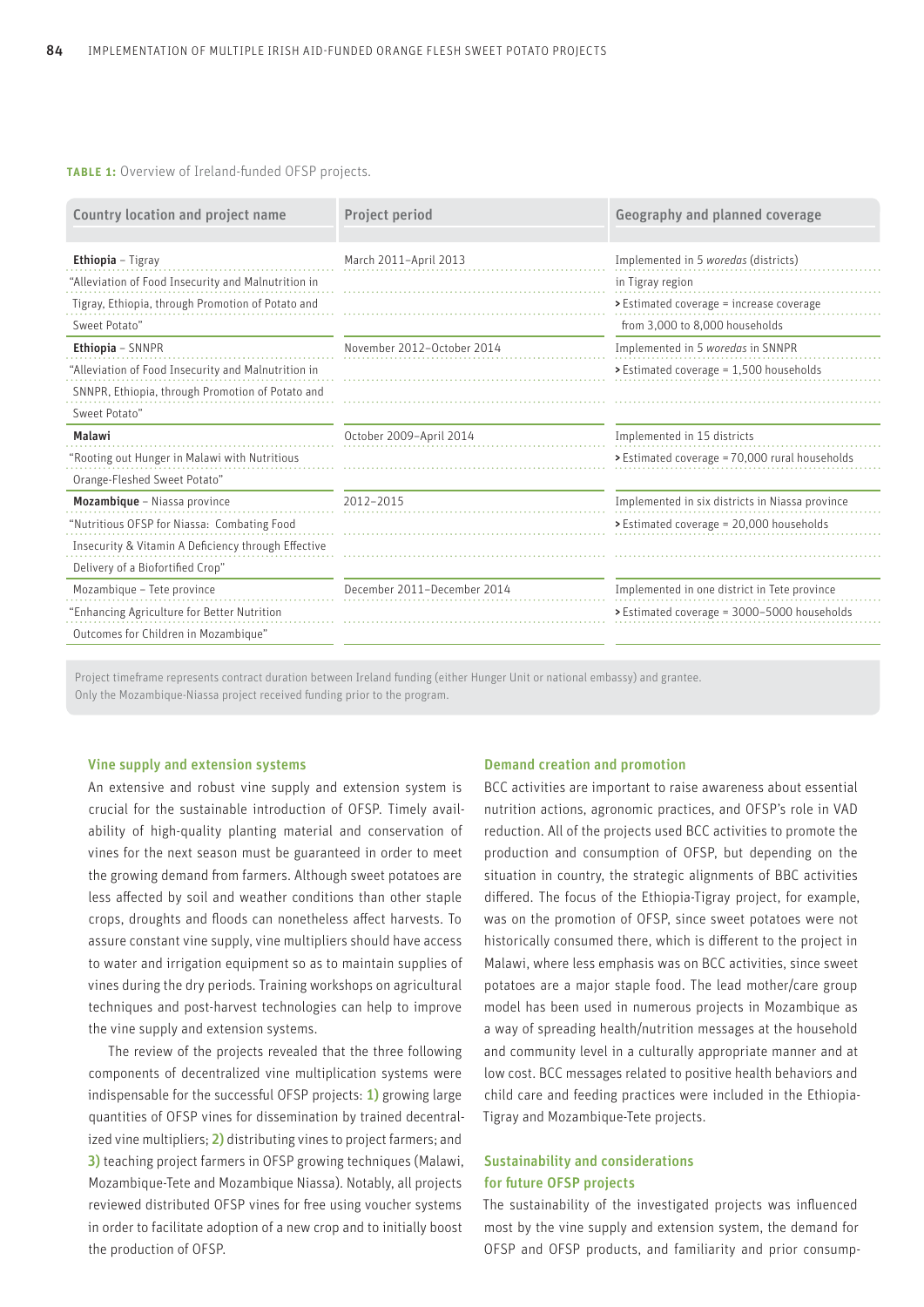tion of sweet potatoes. Decentralized vine multiplication systems were found to be the most successful as they facilitated the production and dissemination of large quantities of OFSP vines. Moreover, decentralized systems supported by agricultural extension enabled farmers to learn OFSP growing techniques, conserve vines for the next season, and keep pace with the demand for OFSP vines.

# "Projects created clear incentives for diffusion and adoption"

By facilitating contract production for local markets, women's organizations, and the production of value-added products (e.g. OFSP flour), projects created clear incentives for diffusion and adoption. While home consumption is often encouraged as part of BCC communications, a balance of home consumption and sales may provide a more sustainable approach for households by serving as both a food supply and an income source. Extensive nutritional education should also be provided to beneficiaries so that they know about the nutritional benefits of consuming OFSP. The development of markets for OFSP should take place shortly after project initiation and is essential to reach non-farming or rural households that are net buyers of food. This

strategy stimulates households to produce surplus production and at the same time assure sufficient home consumption.

Frequent consumption is one of the main criteria for a successful introduction of a biofortified crop. Biofortified crops must be consumed on a routine basis (i.e., daily or at least multiple times a week) in order to have a significant nutritional impact. Biofortified crops that are similar to staples already consumed are more likely to be accepted by the consumers, facilitating program implementation and nutritional impact.<sup>8</sup>

"Biofortified crops must be consumed on a routine basis to have a significant nutritional impact"

## Future research required

The nutritional impact of OFSP has only been observed in Mozambique. None of the projects provide information about the direct impact of OSFP consumption on the reduction of vitamin A deficiency. Program data, such as adoption rate, percentage of households growing OFSP, and home consumption, are only indirect measures which provide at best an approximation of OFSP impact. While not all implementing agencies will have the technical ability or resources to conduct impact surveys where



Vine vegetation 7 weeks after transplantation; Lussanhando village, Lichinga district, Niassa, Mozambique, 2014.